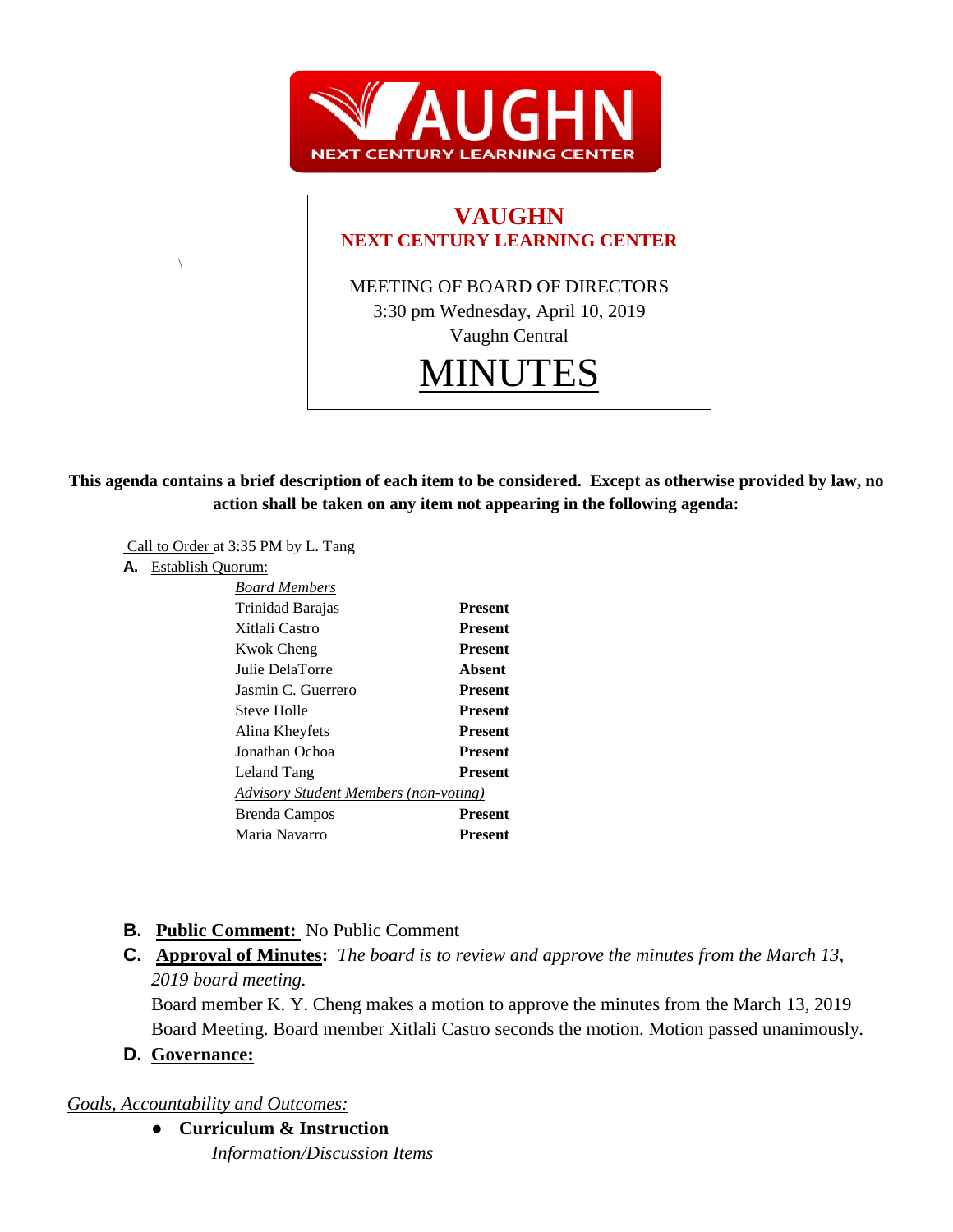*1. LCAP Development– The Board will receive information and progress of the Vaughn's 2019-2020 LCAP by the Chief Academic Officer.* 

*The school's LCAP goals are aligned with the school charter. School is monitoring and tracking trends per campus, then analyze the data to compare on how spending occurs and/or will occur for the academic year.*

# ● *Business Information/Discussion Items*

- *1. New Associated Student Body Account (ASB Account) - The Board will discuss the need for opening a new account for all ASB activities effective 7/1/2019 and adopt policies related to account management including cash donations from the Vaughn Next Century Learning Center Foundation.*
- *2. Vaughn's Budget Handbook Updates - The Board will receive an update on Vaughn's Budget Handbook by Director of Business Services.*
	- *Majority of changes are based upon title changes.*
	- *A fundraising section was added to set clear expectations and guidelines as to how fundraising is tracked.*
	- *Staff & treasurer can discuss and set amount for CEO to approve contracts before they are presented to the board for the approval.*
	- *Delivery date will now be used to determine what fiscal year to determine cost allocation.*
	- *Paycom instead of Paychex; bi-weekly payroll*
	- *Per Diem – Removed: Original receipts required*
- *3. 2019-20 Budget Development - Board will receive report on revenue projections and direct fiscal staff to present a budget draft 2019-20 budget during next Board meeting scheduled 5/8/2019.*
- *4. PAR Working Committee - The Board will hear from the Chief Executive Officer on progress made with an established PAR working committee and possible future proposal to shift the PAR structure.*
	- *Working committee continues to meet and may possibility be ready to present a new plan for next school year.*
- *5. Budget Committee Update- Board will receive a report by Committee Chair, Ms. Barajas on the proposed 2019-2020 Budget Committee priorities:*
	- *a. Behavior support coordinator (k-12)*
		- *i. Enforcing the 3 B's*
		- *ii. Positive Behavior Intervention support*
	- *b. MIT cohort Counselor*
	- *c. VISA Cohort Counselor*
	- *d. PandaLand additional counseling assistant*
	- *e. Director of Elementary Education*
	- *f. LEAD Campus Aid Position*
	- *g. MIT Math Intervention TA*
	- *h. Lead Intervention Support for Math (Pandaland)*
	- *Action Items:*

*1. Safe School Plan- The Board will review, discuss and approve the Vaughn's Safe School Plan. Board member Jasmin Guerrero makes a motion to approve Vaughn's Safe School Plan. Board member Steve Holle seconds the motion. Motion passed unanimously.*

● *Partnerships*